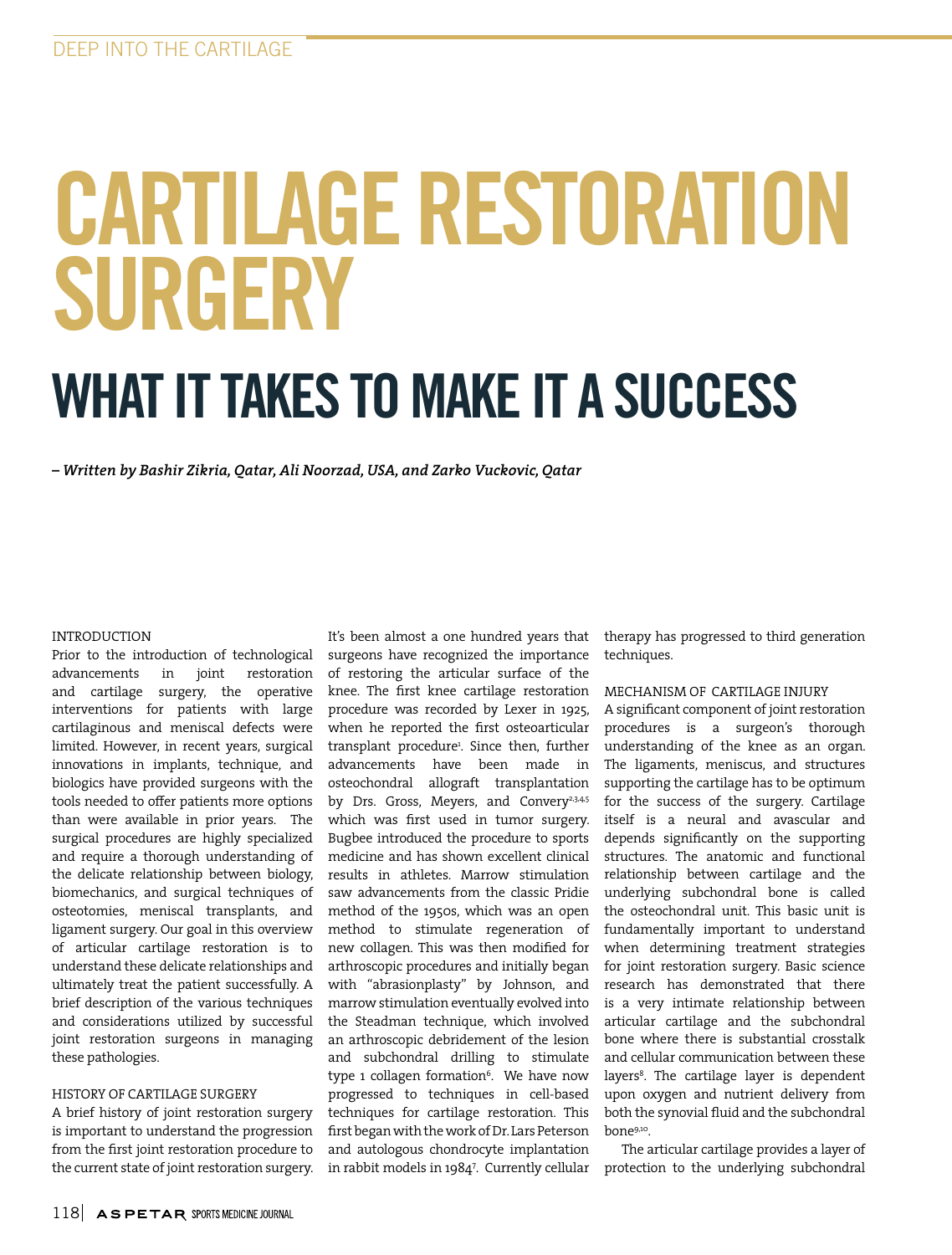

**Figure 1:** (a and b) Symptoms of small vs large lesion. "Feeling of instability".

**Figure 2:** Long leg films to determine Mechanical Axis: the line drawn from the center of the femoral head to the center of the ankle. This line should be in approximately in the center of the knee.

bone and provides a low-friction gliding surface, while also distributing joint load over a wide area, and thus minimizing peak pressures upon the subchondral bone<sup>11,12</sup>. What we do know if the osteochondral unit is maintained and there is no significant injury, the cartilage can be functional for a lifetime. Ponzio et al demonstrated that marathon runners, range up to 79 years old had a lower degenerative change in their knee than the general population<sup>40</sup>. Despite receiving nutrients and oxygen from both the synovial fluid as well as the underlying subchondral surface, the articular cartilage unfortunately has very poor healing potential following injury. We also know that the environment or synovial milieu of the knee must be healthy to support the cartilage of the knee, because a constant inflammatory environment will eventually break down the cartilage. The chondral



injury can lead to changes in the subchondral bone, and this can play an important role in the development of osteoarthritis. The natural history of these injuries can progress and gradually lead to osteoarthritis, which can cause a tremendous burden on health care systems<sup>41</sup>.

Chondral injuries are common and arthroscopic studies have demonstrated up to 60 chondral injuries at the time of arthroscopy and up to 10 percent full thickness lesions. In ACL injuries, up to 60 percent of the chondral lesions may be full thickness. Most of these lesions are asymptomatic and depending on size, location, and depth can become symptomatic over time. Patients who have sustained an articular cartilage injury typically present with pain, swelling, mechanical symptoms, instability, and often report a history of trauma. Any patient with recurrent pain and swelling should have chondral injury on their differential diagnosis. A focused clinical exam on the extremity of interest will often times demonstrates an effusion, pain with active and passive range of motion, and joint line tenderness. The instability that patients feel is not necessarily to an unstable knee but whenever the defect is loaded, there is a feeling of "giving out" or falling into the defect. The larger the defect the more the feeling of instability (Figure 1). Careful inspection of the skin and soft tissue should be completed to evaluate for muscular atrophy and prior incisions. The joint of interest should be evaluated with provocative tests to evaluate the integrity of cruciate and collateral ligaments. A clinical observation with the patient standing and walking can provide valuable information regarding gait antalgia and biomechanical limb malalignment.

Radiographic evaluation typically consists of plain radiographs, standing long leg views for assessment of mechanical alignment, and magnetic resonance imaging. Ideally, an experienced musculoskeletal radiologist is available to assist in evaluating MRI images for ligamentous injuries, meniscal pathology, and lesions of the articular cartilage (Figure 2). In the presence of an articular cartilage injury, there are scoring systems that MSK radiologists use for grading cartilage injuries and repair procedures. The Mocart (Magnetic Resonance Observation of Cartilage Repair Tissue) and AMADEUS (Area Measurement And Depth Underlying Structures) scores are typically calculated to evaluate and grade osteochondral lesions pre- and post-surgery to determine the quality of the chondral repair<sup>13</sup>.

#### TREATMENT

The overall goal of non-operative management in articular cartilage injuries is to improve pain, improve function, and to delay surgery for as long as possible<sup>14</sup>. In the nonoperative management of these conditions, AAOS guidelines have provided strong recommendations for physical therapy and NSAID usage and only moderate recommendations for utilization of brace and BMI control; additionally, diagnostic arthroscopy is not recommended.

Surgical options can be discussed once non-operative management options have been exhausted or if the patient has been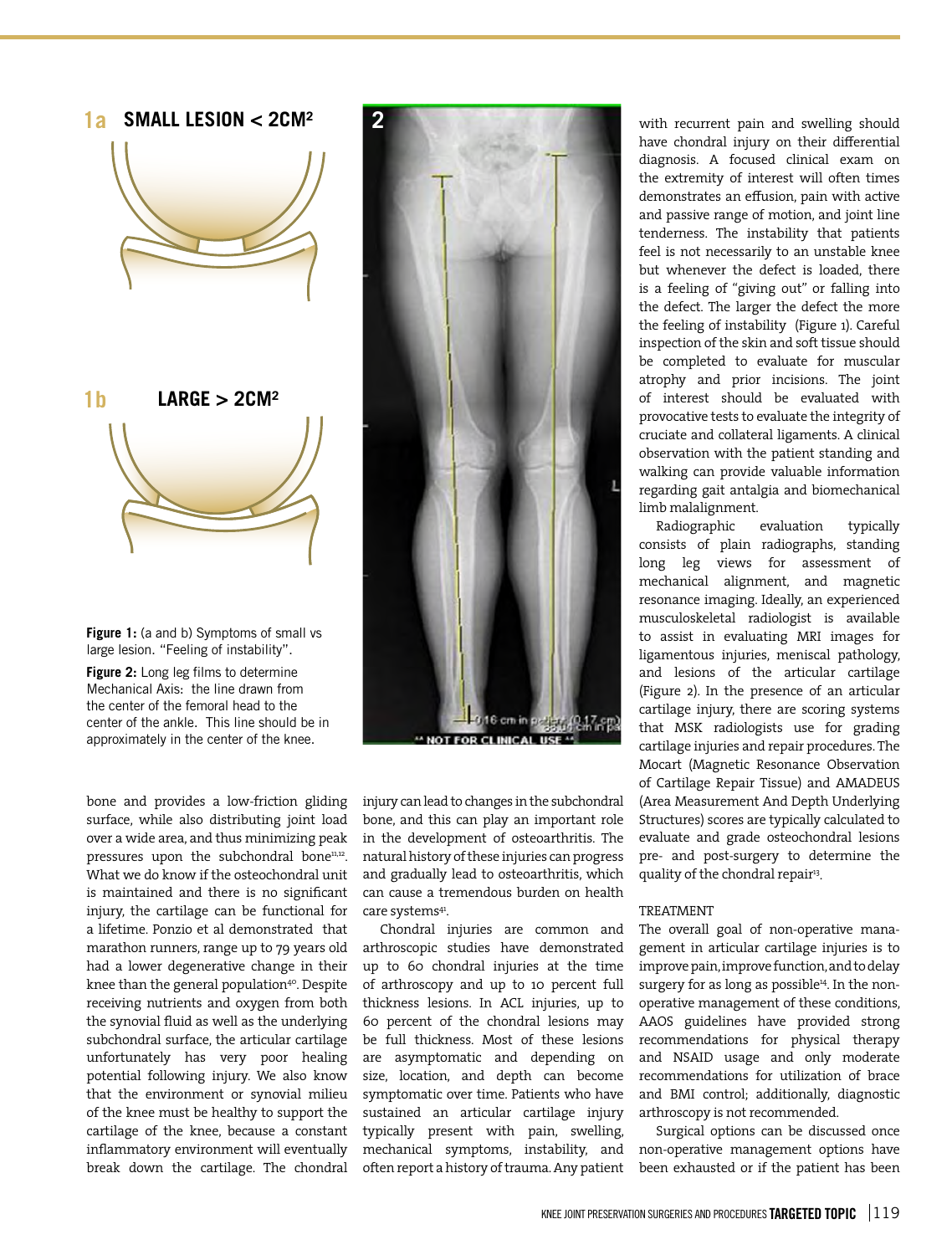# DEEP INTO THE CARTILAGE

experiencing unacceptable pain and dysfunction. Once surgical candidacy has been determined, a surgeon must consider the contributing variables to the patient's pathology such as ligamentous insufficiency, meniscal pathology, and structural malalignment. These comorbid conditions can change the knee joint biomechanics by overload of a compartment, instability, and finally a direct injury can lead to further breakdown of the knee. These surgeries are complex because the patient may need on occasion several procedures and may even have to be staged. Prior to scheduling the patient for surgery, they must be made aware of the recovery process, demonstrate a willingness to participate in post-operative rehabilitation protocol, and have clear expectations regarding their prognosis.

Once a patient's surgical candidacy has been determined, the primary surgical treatment of choice is dependent on the size, depth, and location of the osteochondral lesion, as well as the patient's overall level of function, activity, and the age of the patient. Another key factor is the patient's expectations, and the surgery should match their expectations or the patient

will be disappointed even though the surgeon himself thought the surgery was a success. The integrity of the underlying subchondral bone must be evaluated for presence or absence of subchondral edema, cystic changes, or any evidence of bony bed compromise. Based off of these factors, the primary surgical intervention to address their cartilaginous lesion may be a simple debridement (chondroplasty), a microfracture procedure, an osteochondral autograft or autograft transplantation, or cellular techniques such as matrix associated autologous chondrocyte implantation (MACI). Secondary surgical interventions must address underlying conditions that may have predisposed the patient to a cartilaginous injury such as ligamentous instability, bony malalignment, or meniscal deficiency. These may be addressed with ACL or any instability repair or reconstruction, realigning osteotomies, and meniscal repairs versus transplants, respectively. The successful joint restoration surgeon has to be comfortable with performing all of these procedures since up to 50% of restoration surgery will involve a concomitant procedure to address the

underlying comorbidity along with the chondral procedure.

There are several algorithms for cartilage restoration (Figure 3). These are usually based on size, location, depth, and activity level. While there might be slight differences to which procedure is best for the chondral repair, addressing the comorbidities are the same in all algorithms. It is essential to be comfortable with these procedures or the final cartilage restoration procedure will be more likely to fail. Bode et al demonstrated that MACI success dropped in patients without addressing their malalignment from 89% survival to 58% survival<sup>42</sup>. To preserve any osteochondral procedures, it is imperative to scrutinize the native mechanical alignment, evaluate the joint surface, and perform the appropriate osteotomy for the respective deformity<sup>15</sup>. Common osteotomies include high tibial osteotomy for the varus knee, distal femoral osteotomy for the valgus knee, and tibial tubercle osteotomy for patellar instability or patellofemoral pathology<sup>16,17</sup>. These procedures are indicated to provide for more symmetric joint surface loading; however, they are to be avoided in patients with

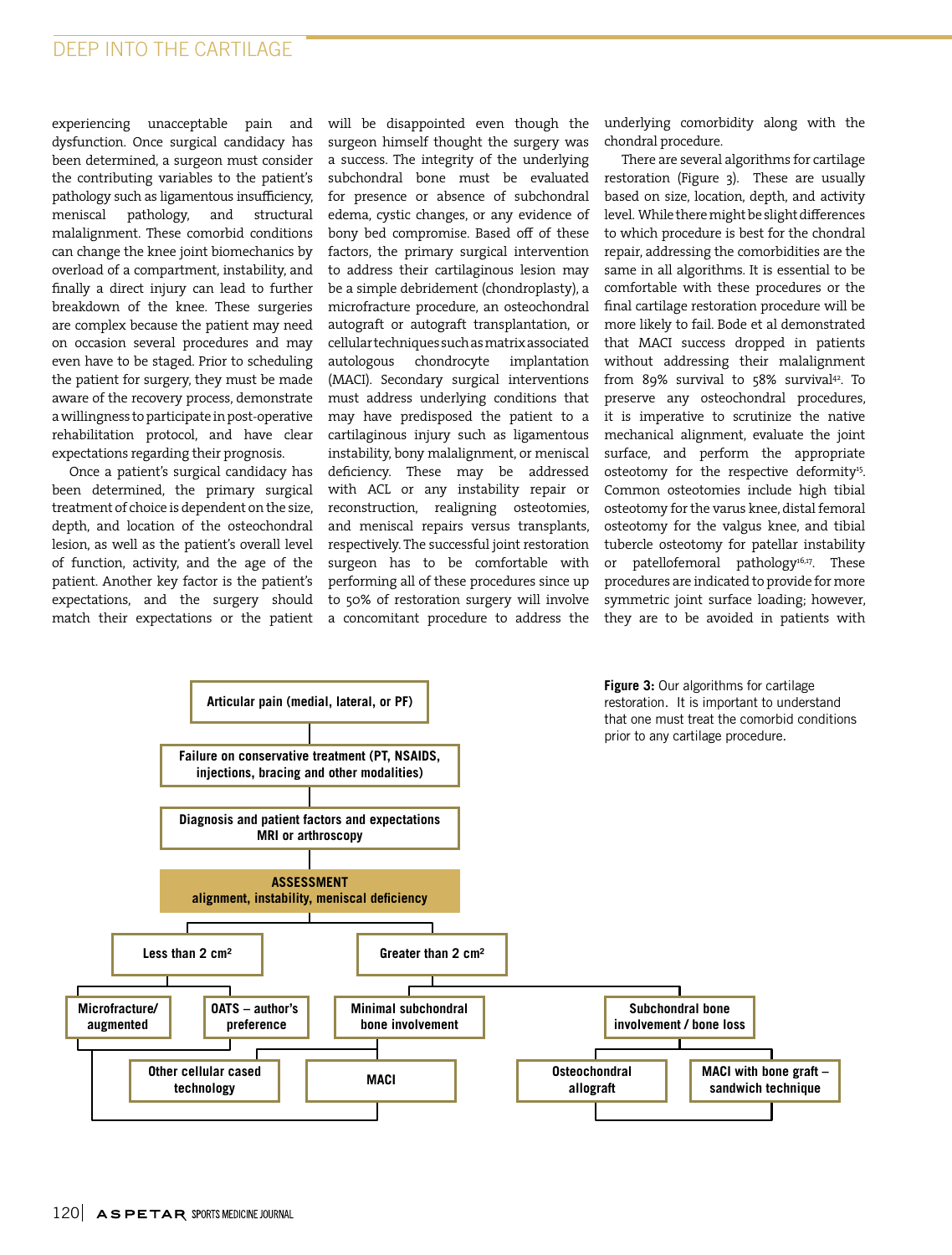inflammatory arthritis and those who are current smokers<sup>18,19</sup>.

The high tibial osteotomy can be utilized to correct deformities in both the coronal and sagittal planes and can be completed with a closing wedge or opening wedge osteotomy. While the closing wedge osteotomy was once the most commonly used technique, opening wedge osteotomies have become the more preferred option given their perceived greater safety, relatively less challenging surgical technique, as well as the ability to fine-tune the correction after the osteotomy has been performed<sup>20</sup> (Figure 4). Additionally, medial opening wedge osteotomies offer a low risk of injury to the common peroneal nerve while also avoiding any violation of the posterolateral structures and tibiofibular joints. However, unlike a closing wedge osteotomy, the opening wedge relies on a bone graft to maintain the correction which inevitably increases risk of delayed healing, nonunion, possible loss of correction, and extended weight-bearing restrictions<sup>21</sup>. Lateral closing wedge osteotomies on the other hand, do not rely on bone grafts and are permitted earlier weight-bearing, however if the lateral approach requires a fibular osteotomy, then there is also a risk of peroneal nerve injury and fibular nonunion<sup>22</sup>.

In patients with genu valgum deformity, the distal femoral osteotomy is another tool utilized by joint restoration surgeons. Medial closing wedge osteotomy and lateral opening wedge osteotomies are two techniques to produce a neutral mechanical alignment<sup>23</sup>. Distal femoral osteotomies are less commonly utilized than HTO's, comprising approximately 5-10% of corrective osteotomies.

In patients with patellofemoral pathology, a tibial tubercle osteotomy may be utilized for the appropriate pathology. An osteotomy of the tibial tubercle can be mobilized and placed in position of stability given the specific etiology. For patients with patellofemoral pathology and patella alta, a TTO may be performed, and the tibial tubercle can be anterior, anteromedial, distal, or proximal<sup>24,25</sup>.

As previously mentioned, the goal of corrective osteotomies is to minimize pain, disability, and delay arthroplasty for as long as possible. Several studies have demonstrated reassuring outcomes up to a decade past surgery. Pincewski et al reported 79% survival at 10 years, with 85%



Figure 4: (a and b) High Tibial Osteotomy. (c, d, e) Right knee distal femoral osteotomy.

of patients satisfied with their result at 12 years<sup>26</sup>. In a meta-analysis performed by Lee et al, investigators found 91% survival at 10 years in patients who had undergone a medial opening wedge high tibial osteotomy<sup>27</sup>.

Despite these reassuring outcomes, corrective osteotomies do carry their own risk of complications. Complications that surgeons must be cognizant of include but are not limited to fracture, failure of fixation, and infection. Additionally, there is the risk of over or under correction, delayed union/non-union, and risk of neurovascular injury<sup>19</sup>.

Corrective osteotomies are recommended in the appropriate patient population as they can help preserve the quality and the longevity of a concomitant cartilage procedure. In addition to osteotomies, meniscal procedures must also be considered to preserve cartilage restoration surgeries<sup>28</sup>. Patients that require a cartilage procedure must also have a functional meniscus. In patients who have undergone a subtotal or total meniscectomy,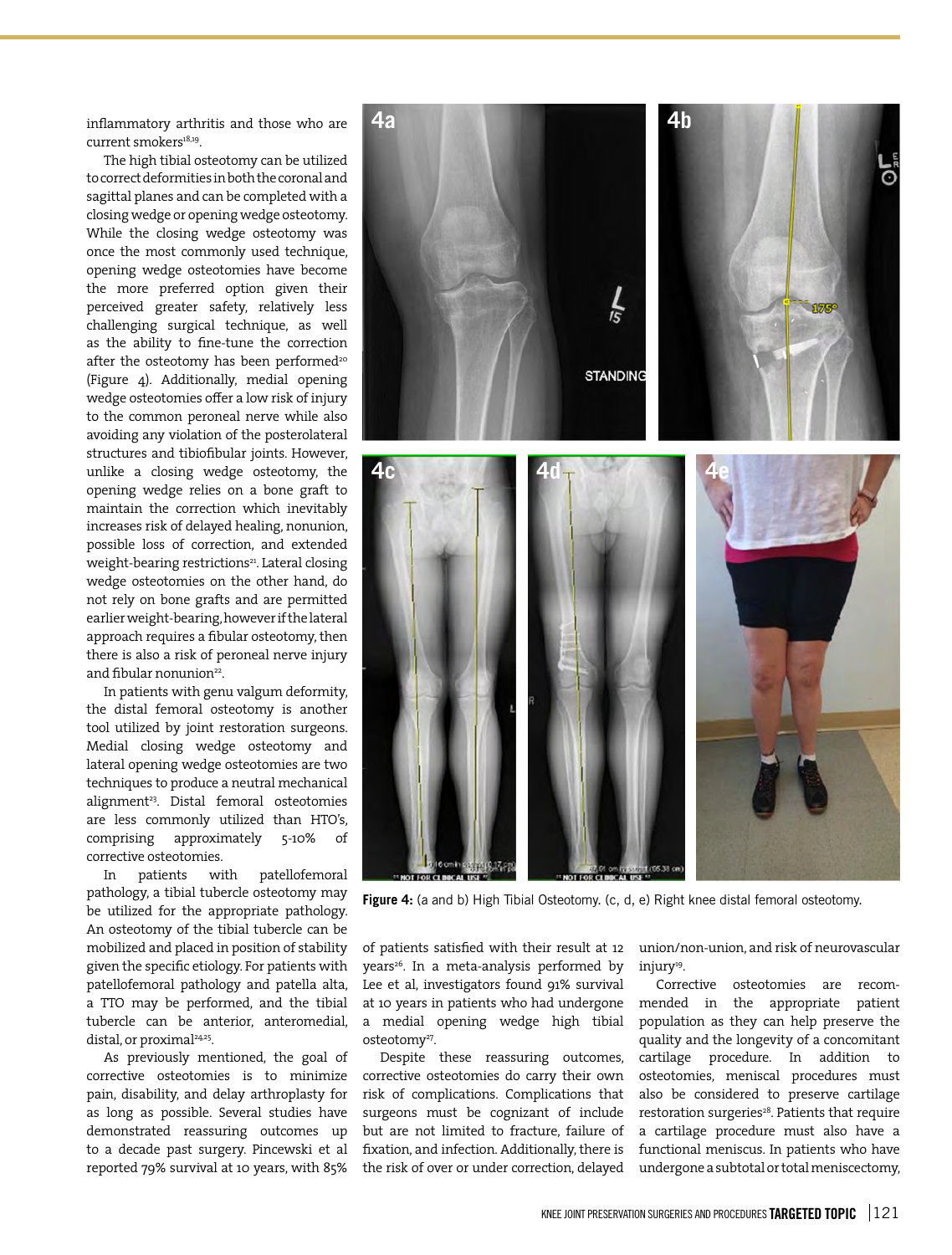# DEEP INTO THE CARTILAGE



**Figure 5:** Meniscal transplantation (lateral meniscus).

**Figure 6:** Microfracture and oats procedures.







a meniscal transplant should be considered prior to any osteochondral procedure<sup>29,30</sup> (Figure 5). Preoperative planning for this type of procedure typically consists of AP and lateral imaging, and using the Pollard technique, radiographic measurements are acquired on AP and lateral views<sup>31</sup>. Nonirradiated fresh frozen or viable meniscal allografts are prepared for transplant and secured to the tibial plateau through slot or bone plug techniques<sup>32</sup>. In a meta-analysis by Verdonk et al, meniscal transplant was deemed a viable option only in young patients and found 80% survival rate at about 5 years<sup>33</sup>. Samitier et al reported a 75% return to sport rate, and a failure rate of about 10-29%34.

The role of corrective osteotomies and meniscal transplants in cartilage surgery is to provide the optimal environment for the respective osteochondral procedure. Also, any ligamentous instability, such as ACL or multiligament injury, must be addressed at the time of surgery. The instability will likely cause failure of the cartilage restoration procedure. The most common treatments performed for chondral injury are chondroplasty and microfracture. The main reason is these procedures are inexpensive and technically less challenging than the other procedures. Most surgeons have learned these procedures during their residency and fellowships. Generally, we reserve these procedures for small lesions less than 1 cm and in areas where there is not much loading. The goal of microfracture is to drill into the subchondral bone and release mesenchymal stem cells that fill the lesion with fibrocartilage or type 1 collagen, Bone marrow stimulation technique (Figure 6). We rarely do microfracture in our practice because most of the smaller lesions are asymptomatic and we treat conservatively. There has been advancement in the technique of microfracture in recent years by adding a scaffold to create an enhanced chondrogenic environment<sup>43</sup>. We only treat symptomatic patients who generally have larger lesions in loading areas of the knee. Small lesions in areas of high load, we treat with osteochondral autografts (OATS). The OATS procedure is transferring healthy cartilage from a non-weight bearing of the knee to a chondral defect in the weight bearing area of the knee. The OATS is limited by donor availability and limited to smaller lesions. Studies demonstrate that the OATS procedure is superior to a microfracture technique in the treatment of smaller load bearing defects<sup>44</sup>. In our practice and most of our patients have moderate to large lesions generally over 2 cm². Osteochondral allografts are the treatment of choice for patients with significant damage to the osteochondral unit and injury that results in significant subchondral bone loss or subchondral changes. Utilization of an osteochondral allograft for a large cartilage lesion is considered a salvage procedure. Studies have shown a graft survival rate of  $79\%$  at 10 years, and  $73\%$  at 15 years<sup>35</sup> (Figure 7).

Our preference for large lesions without significant bony involvement is a cellular based repair technique such as the MACI. Matrix-associated chondrocyte implantation procedures should be considered in patients between ages 15- 55 with large, full-thickness defects that less than 6 mm in depth. Despite the disadvantages of being a staged procedure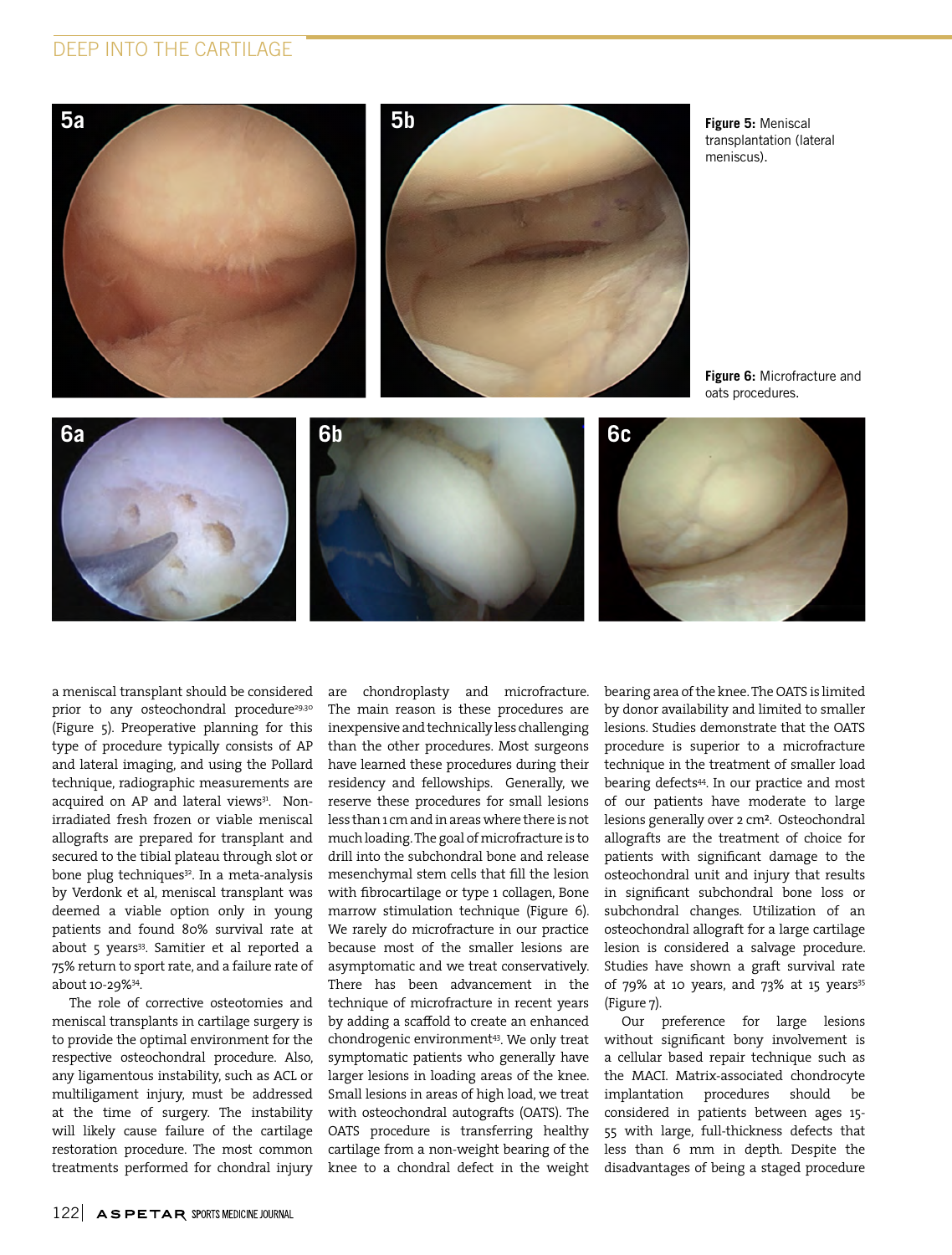

**Figure 7:** (a and b) Osteochondral allograft. (c and d) Osteochondral allograft – biological unicondylar

and added cost, the technique is bone preserving and allows the ability to treat lesions of a variety of sizes, shapes, and locations<sup>36</sup>. Since the first generation of autologous chondrocyte implantation techniques of the late 1990s, there have been significant technical advancements in this procedure. Modern day third generation techniques allow efficient, uniform distribution of cell density across the ACI membrane, while also providing

an improved delivery mechanism to allow even delivery of the chondrocytes to the defect<sup>37</sup>. Several level 1 and 2 studies have demonstrated improved long-term outcomes in patients with MACI procedures over those with microfracture<sup>38,39</sup> (Figure 8).

#### CONCLUSION

In conclusion, joint restoration surgery is challenging and should be delayed and deferred for as long as possible through activity modification, weight loss, and physical therapy. When non-surgical options have been exhausted, the treating physician should have a thorough understanding of the intimate relationship between biology, biomechanics, and the technical ability to identify and correct the respective pathology. Corrective osteotomies, ligamentous repairs, and meniscal transplants are the variables that promote longevity in concomitant osteochondral procedures.